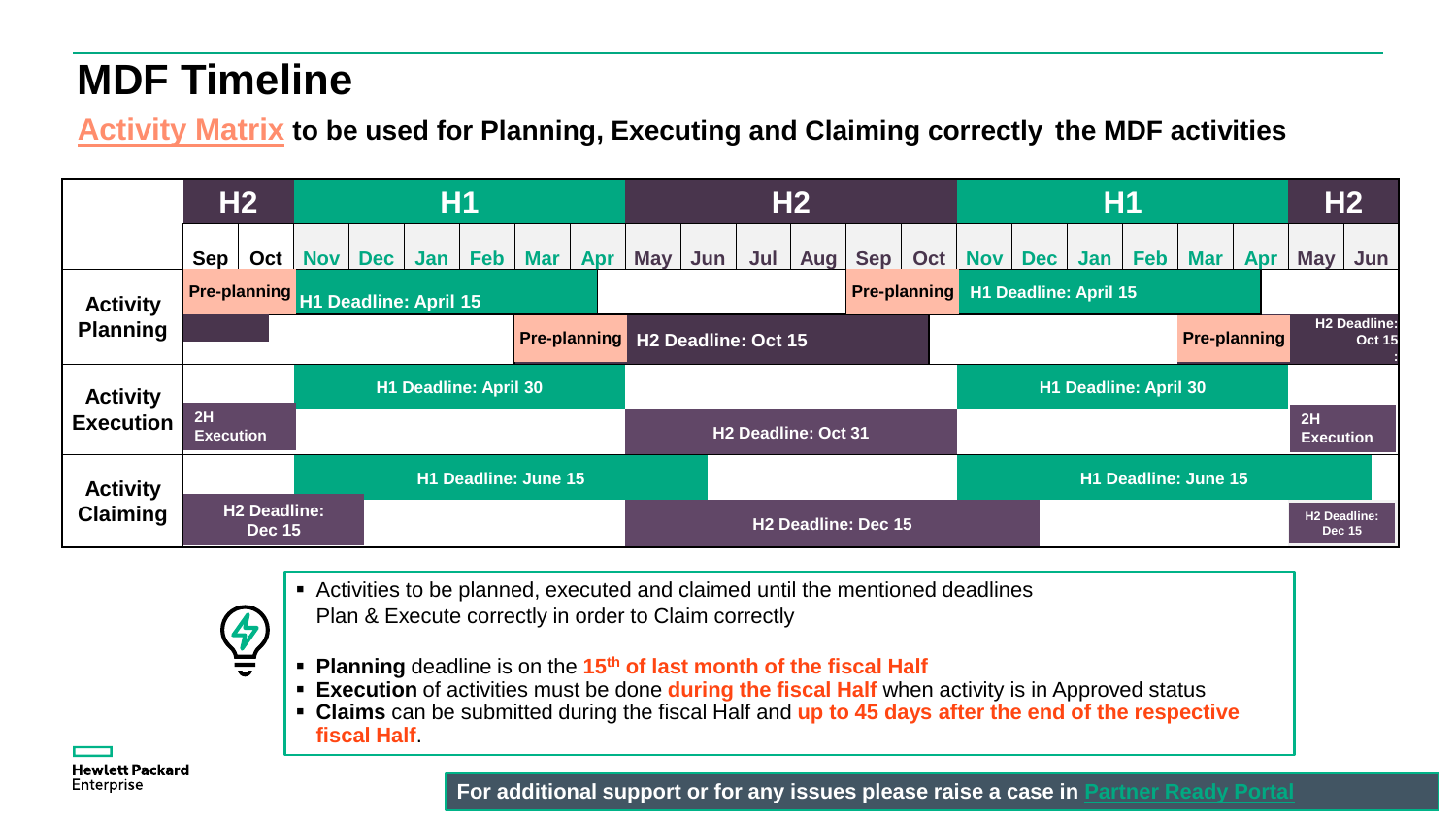## Planning guidelines

**Activity Matrix to be used for Planning correctly the MDF activities**

|                 |                                                                                                         | H2                                                                                                                                   | H1 |  |  |  |                 |                                                        |  |                 |     | H <sub>2</sub> |  |                       | <b>H1</b> |  |                                           |  |                           |                                      |            | H <sub>2</sub> |  |  |
|-----------------|---------------------------------------------------------------------------------------------------------|--------------------------------------------------------------------------------------------------------------------------------------|----|--|--|--|-----------------|--------------------------------------------------------|--|-----------------|-----|----------------|--|-----------------------|-----------|--|-------------------------------------------|--|---------------------------|--------------------------------------|------------|----------------|--|--|
|                 |                                                                                                         | Sep   Oct   Nov   Dec   Jan                                                                                                          |    |  |  |  | Feb   Mar   Apr |                                                        |  | May $ $ Jun $ $ | Jul |                |  | Aug   Sep   Oct   Nov |           |  |                                           |  | Dec Jan   Feb   Mar   Apr |                                      | <b>May</b> | Jun            |  |  |
| <b>Activity</b> |                                                                                                         | Pre-planning H1 Deadline: April 15                                                                                                   |    |  |  |  |                 |                                                        |  |                 |     |                |  |                       |           |  | <b>Pre-planning H1 Deadline: April 15</b> |  |                           |                                      |            |                |  |  |
| <b>Planning</b> |                                                                                                         |                                                                                                                                      |    |  |  |  |                 | <b>Pre-planning</b><br>H <sub>2</sub> Deadline: Oct 15 |  |                 |     |                |  |                       |           |  |                                           |  | <b>Pre-planning</b>       | <b>H2 Deadline:</b><br><b>Oct 15</b> |            |                |  |  |
|                 |                                                                                                         |                                                                                                                                      |    |  |  |  |                 |                                                        |  |                 |     |                |  |                       |           |  |                                           |  |                           |                                      |            |                |  |  |
|                 | conditions                                                                                              | Consult with your HPE Contact before planning an activity to make sure that it meets the <b>MDF Terms</b> and <b>Activity Matrix</b> |    |  |  |  |                 |                                                        |  |                 |     |                |  |                       |           |  |                                           |  |                           |                                      |            |                |  |  |
|                 | • The execution of activity must match with activity type planned in MDF Tool                           |                                                                                                                                      |    |  |  |  |                 |                                                        |  |                 |     |                |  |                       |           |  |                                           |  |                           |                                      |            |                |  |  |
|                 | Activities can be executed only after being approved in MDF Tool (when in status Activity Approved)     |                                                                                                                                      |    |  |  |  |                 |                                                        |  |                 |     |                |  |                       |           |  |                                           |  |                           |                                      |            |                |  |  |
|                 | • Submit your MDF activities (including ones in "Saved Not Submitted") until the Half Planning Deadline | During Planning Period: If the activity is not planned correctly reject or update it in MDF Tool                                     |    |  |  |  |                 |                                                        |  |                 |     |                |  |                       |           |  |                                           |  |                           |                                      |            |                |  |  |

- Consult with your HPE Contact before planning an activity to make sure that it meets the **MDF Terms** and **Activity Matrix** conditions
- The execution of activity must match with activity type planned in MDF Tool
- Activities can be executed only after being approved in MDF Tool (when in status **Activity Approved**)
- During Planning Period: If the activity is not planned correctly reject or update it in MDF Tool
- 



**For additional support or for any issues please raise a case in [Partner Ready Portal](https://partner.hpe.com/)**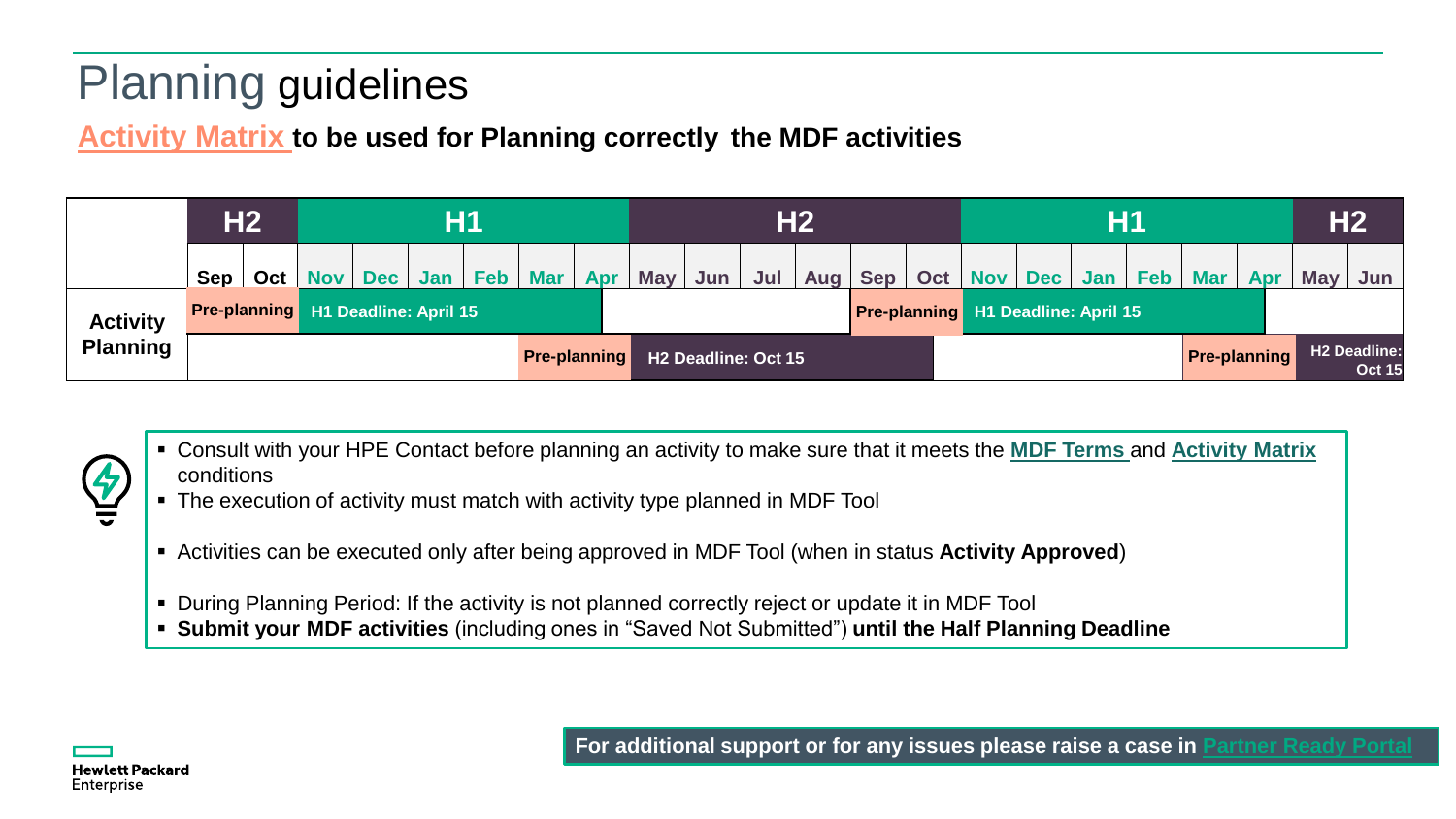## Execution guidelines **Activity Matrix to be used for Executing correctly the MDF activities**

|                                     |     | <b>H2</b><br>Η1       |            |            |     |     |            |     |            | <b>H2</b>           | <b>H1</b> |  |                   |     |     |     |                       | H <sub>2</sub> |            |     |            |                  |
|-------------------------------------|-----|-----------------------|------------|------------|-----|-----|------------|-----|------------|---------------------|-----------|--|-------------------|-----|-----|-----|-----------------------|----------------|------------|-----|------------|------------------|
|                                     | Sep | Oct <sub>1</sub>      | <b>Nov</b> | <b>Dec</b> | Jan | Feb | <b>Mar</b> | Apr | <b>May</b> | Jun                 | Jul       |  | Aug   Sep $\vert$ | Oct | Nov | Dec | Jan                   | <b>Feb</b>     | <b>Mar</b> | Apr | <b>May</b> | Jun <sub>1</sub> |
| <b>Activity</b><br><b>Execution</b> |     | H1 Deadline: April 30 |            |            |     |     |            |     |            |                     |           |  |                   |     |     |     | H1 Deadline: April 30 |                |            |     |            |                  |
|                                     |     |                       |            |            |     |     |            |     |            | H2 Deadline: Oct 31 |           |  |                   |     |     |     |                       |                |            |     |            |                  |



 Activities can be executed only after being approved in MDF Tool (when in status **Activity Approved**) Execution to happen only during the execution period (**Execution Deadline: last day of fiscal Half) H1 funded activities can be executed only during H1 period H2 funded activities can be executed only during H2 period**

- Collect the Proof of Cost (PoC) & Proof of Execution (PoE) as requested by HPE (PoC & PoE requirements available in Activity Matrix)
- Once execution is complete, claim immediately if PoC & PoE are available



**For additional support or for any issues please raise a case in [Partner Ready Portal](https://partner.hpe.com/)**